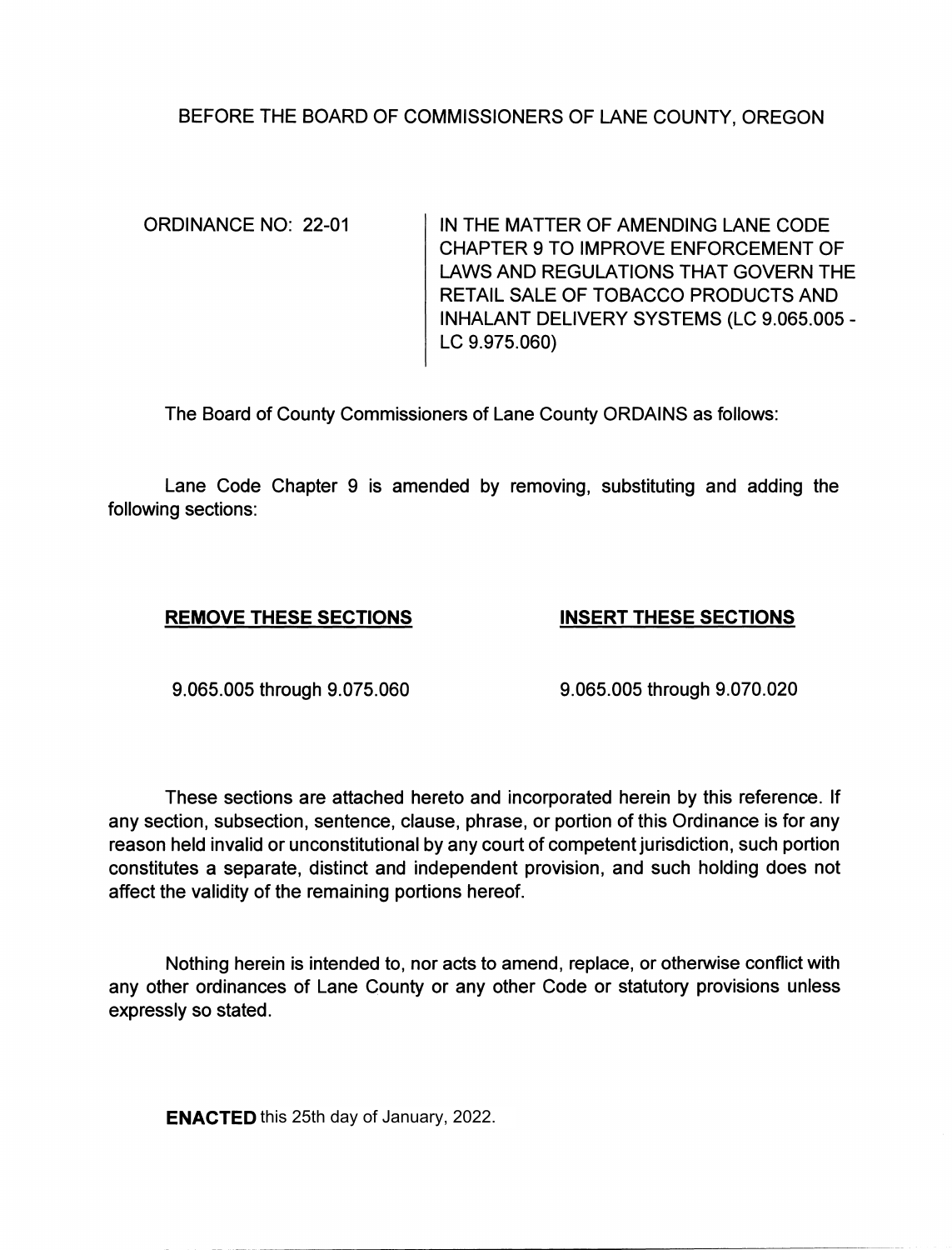Chair

Lane County Board of Commissioners

FLS

Recording Secretary for this Meeting of the Board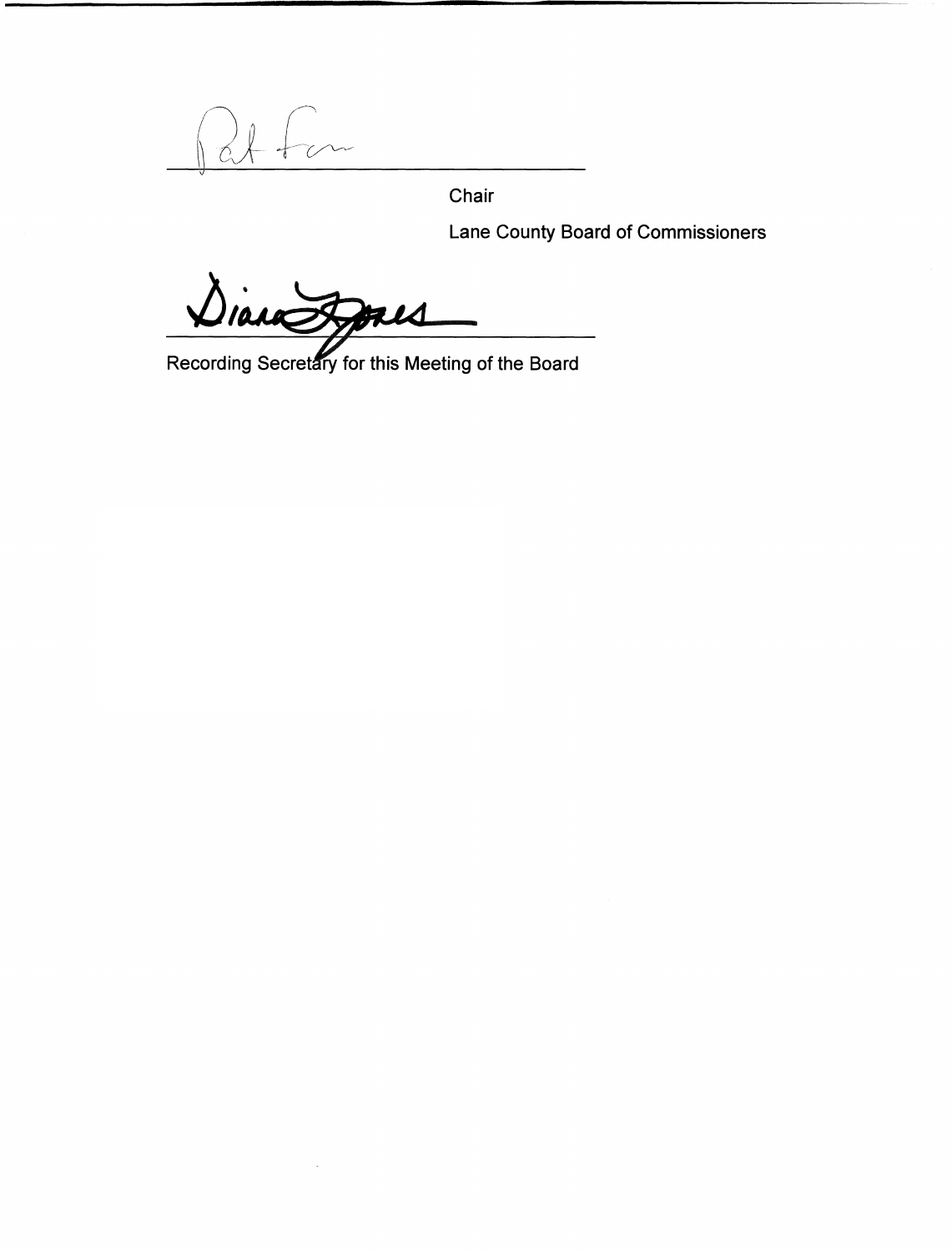## **9.065 – TOBACCO REGULATIONS**

#### **9.065.005 - Definitions.**

As used in LC 9.700 through LC 9.774, the following words or terms have the following meanings:

"Arm's Length Transaction" means a sale in good faith and for valuable consideration that reflects the fair market value in the open market between two informed and willing parties, neither of which is under any compulsion to participate in the transaction. A sale between relatives, related companies or partners, or a sale for which a significant purpose is avoiding these regulations' LC 9.700 through LC 9.774 is not an Arm's Length Transaction.

"Business" means any sole proprietorship, partnership, joint venture, corporation, company, association, or other entity formed for purposes that include profit-making.

"County" or "Lane County" means all of Lane County, including incorporated jurisdictions and unincorporated areas.

"Department" means the Lane County Health & Human Services Department, and any agency or Person designated by the Department to enforce or administer the provisions of LC 9.700 through LC 9.774.

"Electronic Smoking Device" means any device that can be used to deliver aerosolized or vaporized nicotine, cannabinoids, or other substances to the person inhaling from the device, including, but not limited to an electronic cigarette, e-cigar, e-pipe, vape pen or e-hookah. Electronic Smoking Device includes any component, part, or accessory of such a device, whether or not sold separately, and includes any substance intended to be aerosolized or vaporized during the use of the device. Electronic Smoking Device does not include drugs, devices, or combination products approved for sale by the U.S. Food and Drug Administration, as those terms are defined in the Federal Food, Drug and Cosmetic Act.

"Employee" means any Person who is employed by any Employer in consideration for direct or indirect monetary wages or profit, or any Person who volunteers services for an Employer.

"Employer" means any Business or Nonprofit Entity that retains the service of one or more Employees.

"Independent Contractor" means any Person who is retained with a contract by any Employer in consideration for direct or indirect monetary wages or profit.

"Nominal Cost" means the cost of any item imposed for the transfer from one person to another for less than the total of: (1) twenty-five percent (25%) of the fair market value of the item exclusive of taxes and government fees; plus (2) all taxes and government fees previously paid and all taxes and government fees still due on the item at the time of transfer.

"Non-sale Distribution" means to give, furnish, or cause or allow to be given or furnished, wholly or for sampling, within Lane County, a Tobacco Product at no cost or at Nominal Cost to a Person who is not a Tobacco Retailer.

"Person" means any natural person, Business, employer, nonprofit entity, personal representative, receiver, trustee, assignee, or any other legal entity including a government agency.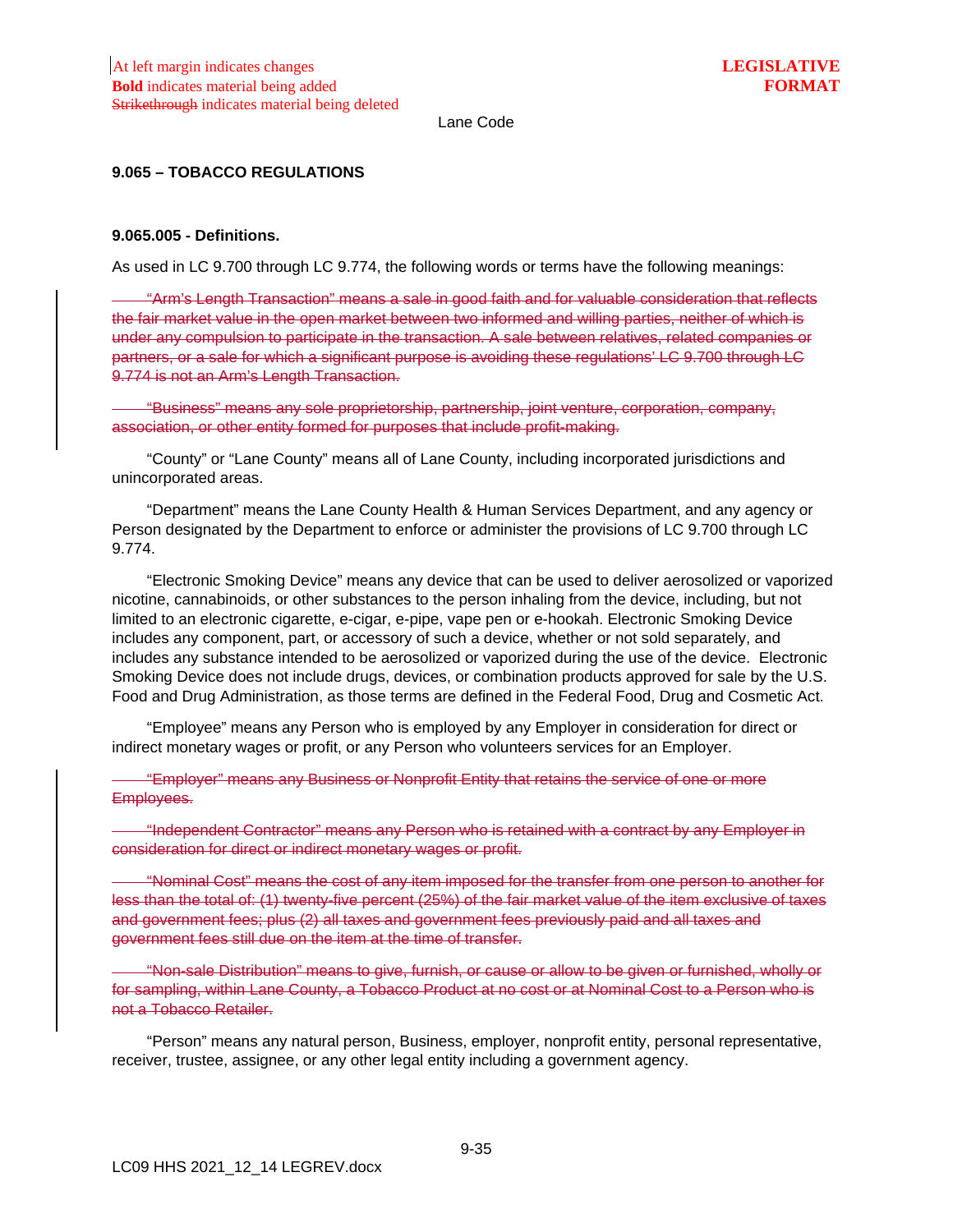"Proprietor" means a Person with an ownership or managerial interest in a business. An ownership interest is deemed to exist when a Person has a ten percent (10%) or greater interest in the stock, assets, or income of a business other than the sole interest of security for debt. A managerial interest is deemed to exist when a Person can or does have or share ultimate control over the day-to-day operations of a business.

"Self-Service Display" means the open display or storage of Tobacco Products in a manner that is physically accessible in any way to the general public without the assistance of the Tobacco Retailer or employee of the Tobacco Retailer and a direct person-to-person transfer between the purchaser and the Tobacco Retailer or employee of the Tobacco Retailer. A vending machine is a form of Self-Service Display.

"Smoking" means inhaling, exhaling, burning, or carrying any lighted or heated cigar, cigarette, pipe, or other lighted or heated tobacco or plant product intended for inhalation, including hookahs and marijuana, whether natural or synthetic, in any manner or in any form. "Smoking" also includes the use of an Electronic Smoking Device.

"Tobacco Product" means any product that is made from or derived from tobacco, or which contains nicotine or a similar substance, and is intended for human consumption or is likely to be consumed, whether smoked, heated, chewed, absorbed, dissolved, inhaled or ingested by any other means, including, but not limited to, a cigarette, a cigar, pipe tobacco, chewing tobacco, snuff, or snus. Tobacco Product also means an Electronic Smoking Device and any component or accessory used in the preparation or consumption of tobacco products, such as filters, rolling papers, pipes, and substances used in electronic smoking devices, whether or not they contain nicotine. Tobacco product does not include drugs, devices, or combination products approved for sale by the U.S. Food and Drug Administration, as those terms are defined in the Federal Food, Drug and Cosmetic Act.

"Tobacco Retailer" means any Person who sells, offers for sale, or exchanges or offers to exchange for any form of consideration, Tobacco Products. "Tobacco Retailing" means the doing of any of these things. This definition is without regard to the quantity of tobacco, Tobacco Products sold, offered for sale, exchanged, or offered for exchange.

(Ordinance 14-19, 1.16.15; Ordinance 15-05, 9.25.15; Ordinance 17-01, 4.13.17)

## **9.070 -– RETAIL SALE OF TOBACCO PRODUCTS AND INHALENT DELIVERY SYSTEMSTobacco Products and Person under Age 21**

#### **9.070.005 - Purpose and Findings.**

**Pursuant to ORS Chapter 431A, LC 9.700 to LC 9.780 are amended for the purpose of improving enforcement of local ordinances and rules, state laws and rules, and federal laws and regulations that govern the retail sale of tobacco products and inhalant delivery systems. LC 9.700 to LC 9.780 apply to the unincorporated areas of Lane County.**

**Lane County desires to promote a wholesome environment where children are encouraged to make healthful choices that allow them to grow up to lead healthy, productive and prosperous lives. Nicotine is a highly addictive toxic substance, the use of which is initiated primarily by young people. Nicotine use is associated with the risk of numerous adverse health consequences, including increased susceptibility of addiction to other drugs of abuse and the use of tobacco, and with serious neurobehavioral problems and nicotine use in children of mothers that use during pregnancy.**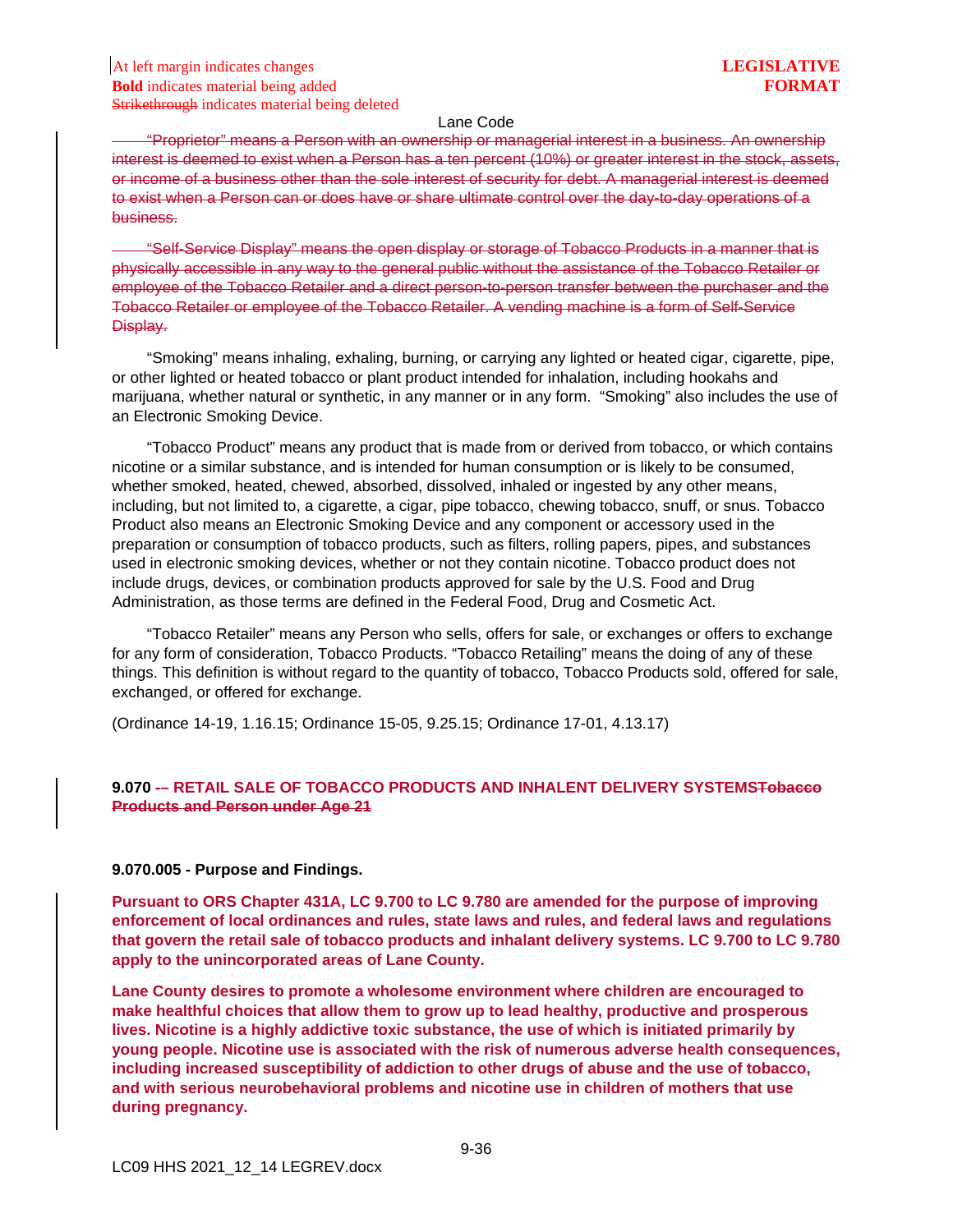In addition to Oregon State regulations on the sale, possession, and use of tobacco and tobacco products, LC 9.700 through LC 9.774 are enacted to regulate the sale, possession, and use of Tobacco Products in Lane County and unincorporated Lane County to and by persons under 21 years of age.

Lane County passes LC 9.700 through LC 9.774 out of a desire to promote a wholesome environment where children are encouraged to make healthful choices that allow them to grow up to lead healthy, productive and prosperous lives. Nicotine is a highly addictive toxic substance, the use of which is initiated primarily by young people. Nicotine use is associated with the risk of numerous adverse health consequences, including increased susceptibility of addiction to other drugs of abuse and the use of tobacco, and with serious neurobehavioral problems and nicotine use in children of mothers that use during pregnancy.

(Ordinance 14-19, 1.16.15; LC 15-05, 9.25.15; LC 17-01, 4.13.17)

## **9.070.010 – Administration.**

**The administration and enforcement of this sub-chapter will be determined by an intergovernmental agreement with the authorized Department of the State under section 13 of Oregon Laws 2021, chapter 586. The County, acting as the local public health authority, retains the right to investigate and enforce the terms of this ordinance. Existing citation, complaint, violation, or failure to comply procedures applicable to the County may be utilized to prosecute such failures to comply.**

## **9.070.015 -– Licensure RequirementRequirements and Prohibitions.**

**A person may not make a retail sale of a tobacco product or an inhalant delivery system at or from a premises located in unincorporated Lane County unless the person sells the tobacco product or inhalant delivery system at or from a premises licensed or otherwise authorized under section 5 or 18 of Oregon Laws 2021, chapter 586.**

- A. Sale to person under age 21 prohibited. All Persons are prohibited from selling, giving or furnishing, or causing to be sold, given or furnished, a Tobacco Product to a person under 21 years of age in any place within Lane County.
- B. Positive identification required. Tobacco Retailers in Lane County are prohibited from selling, giving or furnishing a Tobacco Product to a person who appears to be under 30 years of age without first examining the holder's government-issued photographic identification to confirm that the recipient is at least 21 years of age.
- C. Posting of sales age signage required. All Tobacco Retailers in Lane County are required to conspicuously post a notice that is clearly visible to the seller and the purchaser at the location where Tobacco Products are available for purchase. The Department will provide a notice that reads "The sale or provision of tobacco products, tobacco paraphernalia, and electronic smoking devices to persons under the age of 21 is prohibited by law" legibly printed in red letters at least onehalf inch high.
- D. Self-Service Displays of Tobacco Products are prohibited.
- E. Non-sale Distribution Prohibited. All persons are prohibited from the Non-sale Distribution of any Tobacco Products to a Person who is not a Retailer.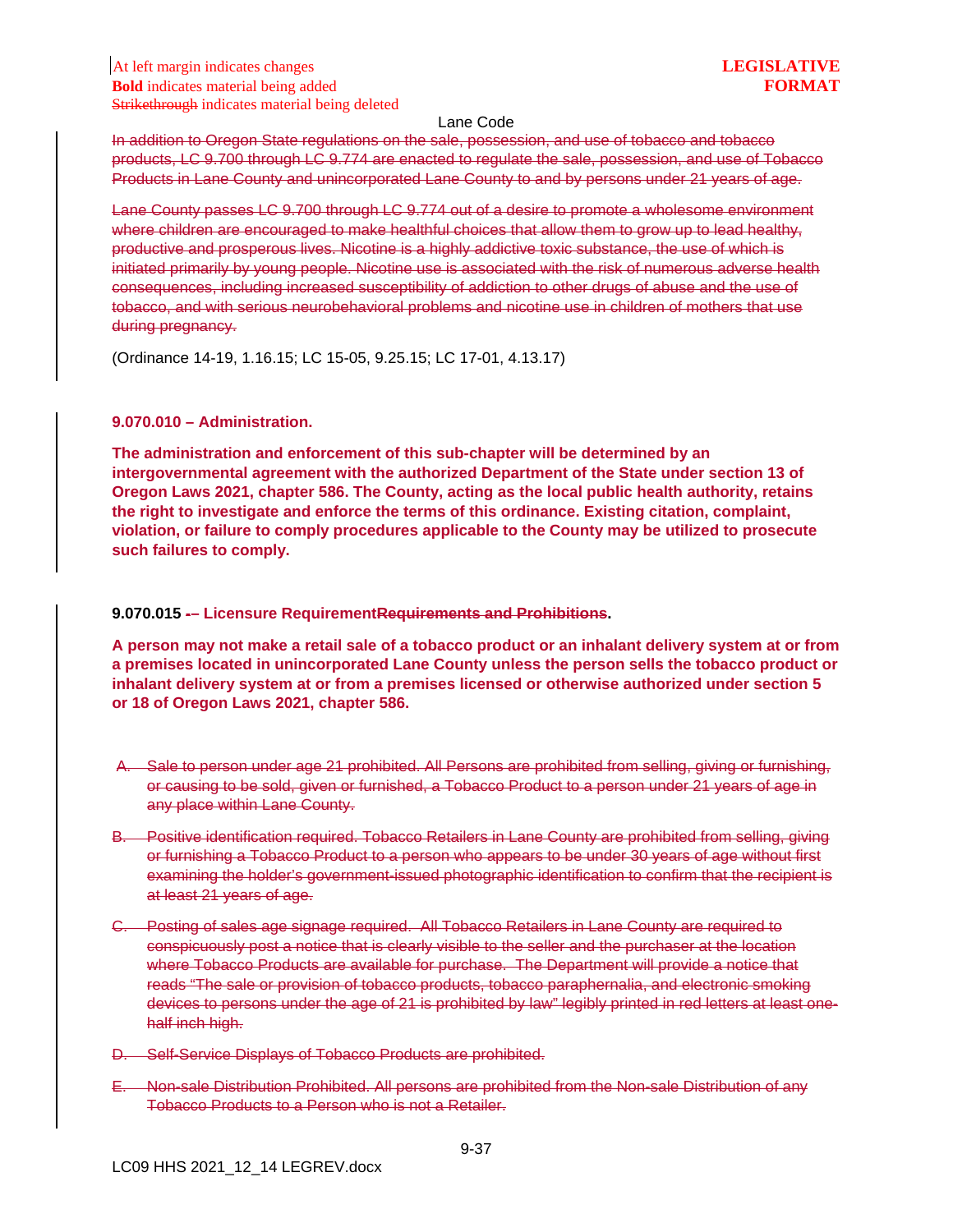(Ordinance 14-19, 1.16.15; Ordinance 15-05, 9.25.15; Ordinance 17-01, 4.13.17)

**9.070.020 - Adoption of the Oregon Health Authority Rules, Regulations and StatutesPossession, Distribution and Use by Person Under Age 21.**

**The rules and regulations of the Oregon Health Authority and State statutes relative to the regulation of tobacco and inhalant delivery system sales are adopted as part of this sub-chapter and incorporated herein.**

- A. It is unlawful for any person under 21 years of age to possess, receive, purchase, sell, distribute, use or consume Tobacco Products. It is unlawful for any person under 21 years of age to have personal possession of a Tobacco Product, except when such person under 21 years of age is in a private residence accompanied by such person's parent or legal guardian and with the consent of such parent or legal guardian.
- B. A Youth Decoy, under the terms of LC 9.752(2), may purchase, attempt to purchase or acquire Tobacco Products for the purpose of testing compliance with local law or Tobacco Retailer management policy limiting or regulating the delivery of Tobacco Products to person under 21 years of age.
- C. Notwithstanding the prohibitions of Lane Code 9.715(1) and (2), an individual who is at least 18 years of age may possess, receive, sell, distribute Tobacco Products while lawfully employed as and performing the duties of a Tobacco Retailer.

(Ordinance 14-19, 1.16.15; Ordinance 15-05, 9.25.15; Ordinance 17-01, 4.13.17)

#### **9.070.025 - Non-Retaliation.**

Under the County's enforcement efforts, Persons, Tobacco Retailers, and Employers are prohibited from intimidating, threatening any reprisal, or effecting any reprisal, for the purpose of retaliating against another Person that seeks to attain compliance with LC 9.710 to 9.725.

(Ordinance 14-19, 1.16.15; Ordinance 15-05, 9.25.15)

### **9.070.030 - Penalties and Enforcement.**

- The Department or its authorized designee may conduct random, unannounced inspections at locations where Tobacco Products are distributed to test and ensure compliance with LC 9.710 through LC 9.720.
- B. A Youth Decoy is exempt from the provisions of LC 9.715(1). A Youth Decoy is a natural person under the age of 21 who:
	- 1. Is participating in an inspection supervised by a peace officer, code enforcement official, or the Person designated by the Department to monitor compliance with LC 9.752;
	- 2. Is acting as an agent of a Person designated by the Department to monitor compliance with LC 9.752; or
	- 3. Is participating in an inspection funded in part, either directly or indirectly through subcontracting, by the Department or the Oregon Health Authority.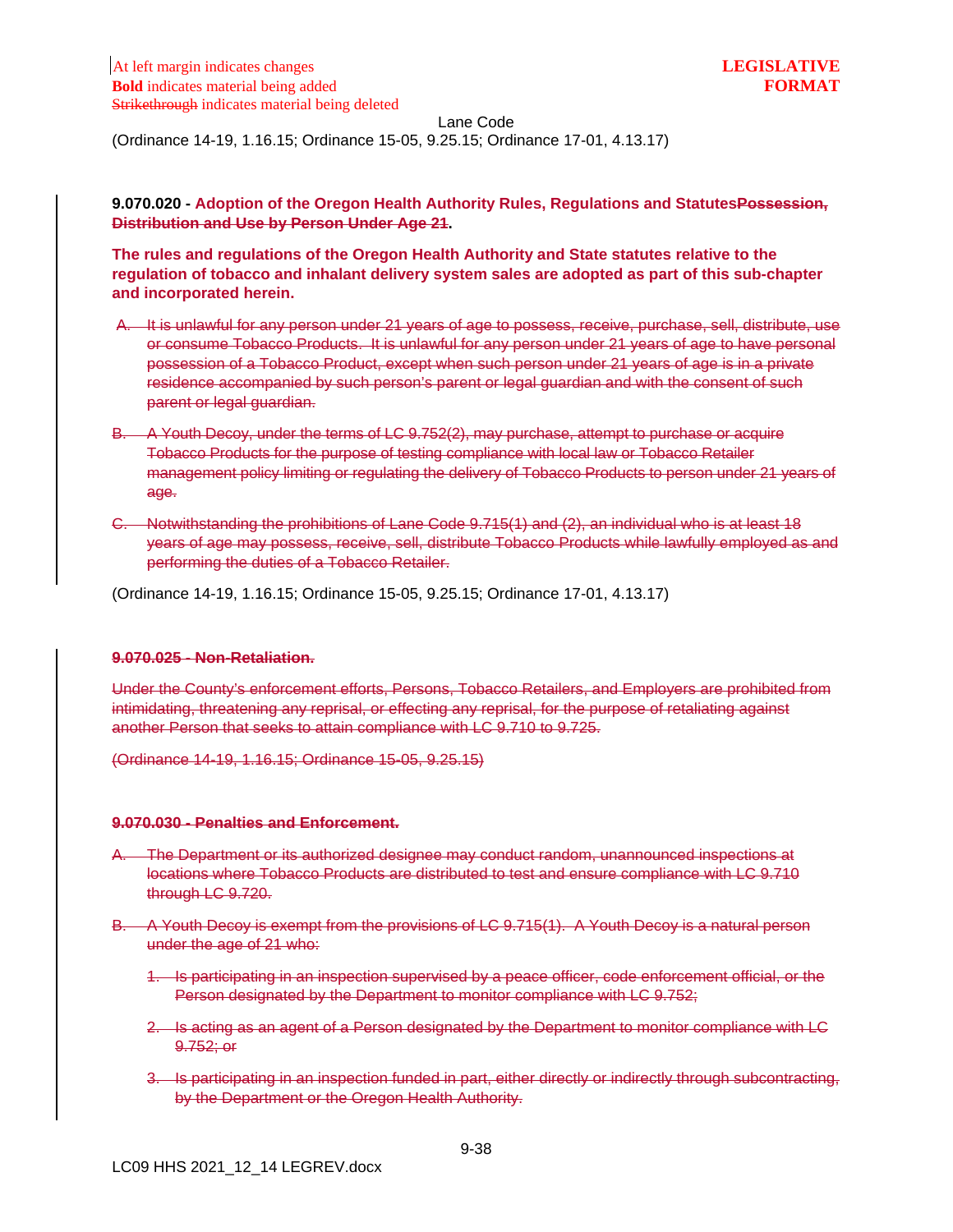- C. All penalty and enforcement provisions within this section are cumulative and in addition to any other remedies available at law or in equity.
- D. Violations of LC 9.710 and LC 9.720 are punishable by a civil fine per separate violation as follows:
	- 1. Any Person who commits a violation while not in the course of Tobacco Retailing, a fine not exceeding \$50.
	- 2. Any non-managerial Employee while in the course of Tobacco Retailing who commits a violation, a fine not exceeding \$50.
	- 3. Any managerial Employee while in the course of Tobacco Retailing, acting within the course and scope of the person's employment, who violates, or the person has supervisory authority over a person described in LC 9.725(4)(b) who violates within a twenty-four month period: after a first or second violation, a fine not exceeding five hundred dollars (\$500); and after a third or subsequent violation, a fine not exceeding one thousand dollars (\$1,000).
	- 4. Any Employer or owner of a Tobacco Retailing business who violates or where a person described in LC 9.725(4)(b) or (c) who violates within a twenty-four month period: after a first violation, a \$1,650 fine; after a second violation, a \$4,950 fine; after a third or subsequent violation, a \$4,950 fine for Tobacco Retailers who do not hold a license to sell Tobacco Products. Those in violation will be responsible for all costs associated with prosecutions of violations.
- E. Causing, permitting, aiding, abetting, or concealing a violation of any provision of LC9.710 to LC 9.720 constitutes a violation of those sections.
- F. In addition to any other penalty, a Tobacco Retailer who holds a license to sell Tobacco Products who violates any provision of LC 9.710 through LC 9.720 may be subject to license suspension or revocation.
- G. In addition to other remedies provided by this LC 9.725, the County can seek appropriate, equitable relief including but not limited to, administrative or judicial nuisance abatement proceedings, civil or criminal code enforcement proceedings and injunctive relief.
- H. If a peace officer can see the Tobacco Product in plain sight that the person is in violation of LC 9.715(1), the peace officer may confiscate the Tobacco Product.
- I. Criminal Prosecution. Nothing in this LC 9.725 will prohibit Lane County from initiating criminal proceedings for any alleged violation of LC 9.710 through LC 9.720.

(Ordinance 14-19, 1.16.15; Ordinance 15-05, 9.25.15; Ordinance 17-01, 4.13.17)

### **9.075 – TOBACCO RETAIL LICENSING AND SALE REGULATIONS ORDINANCE**

#### **9.075.005 - Requirements and Prohibitions.**

- A. A person commits a violation of these Tobacco Retail Licensing and Sale Regulations (LC 9.752 to LC 9.774) if the Person knowingly engages in the following conduct:
	- 1. Selling, offering for sale, or exchanging or offering to exchange for any form of consideration, Tobacco Products in unincorporated Lane County without first obtaining and maintaining a valid Tobacco Retailer's license under LC 9.752 to LC 9.774 for each location at which that activity is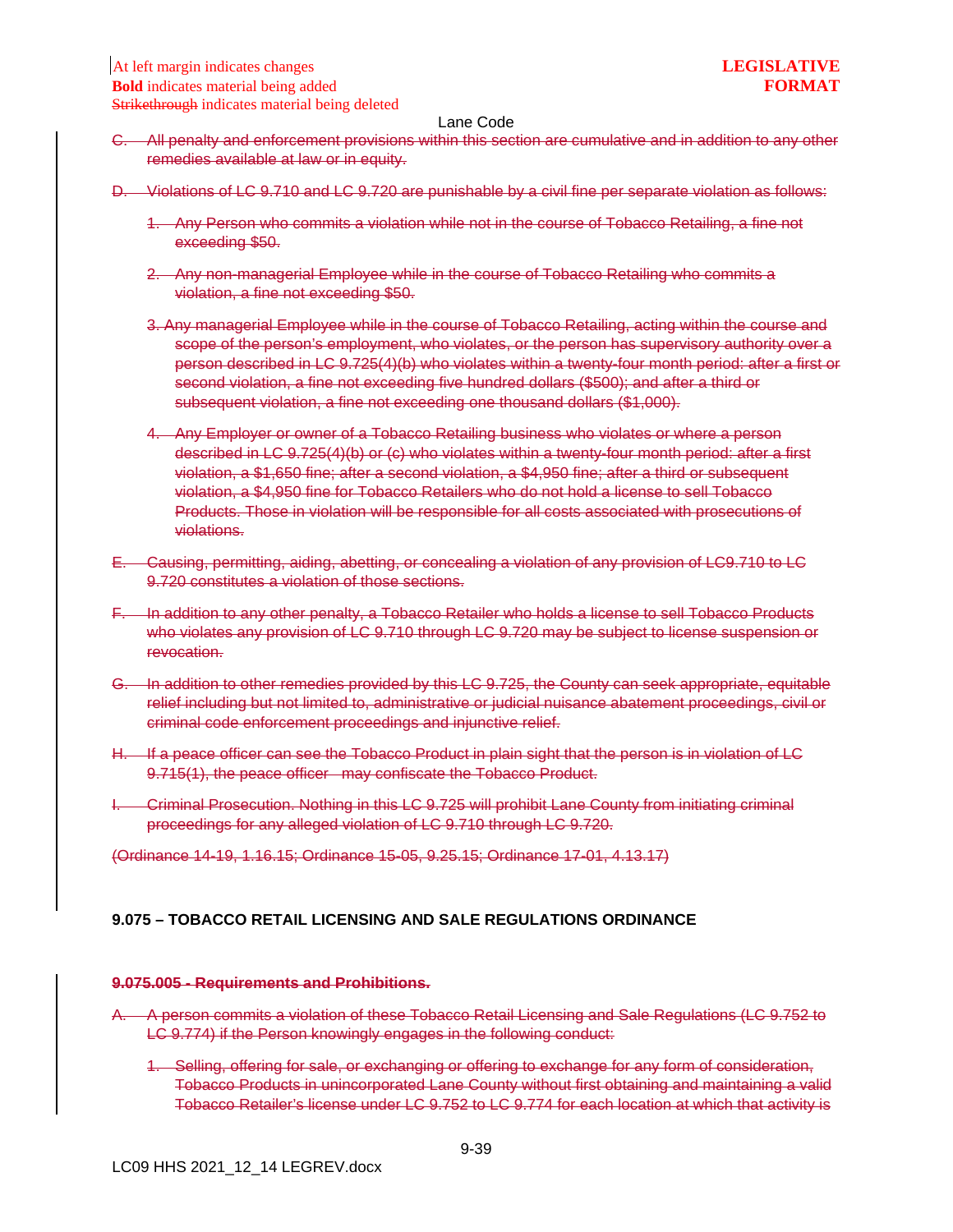to occur. Tobacco Retailing without a valid Tobacco Retailer's license is a nuisance as a matter of law.

- 2. Violating any local, state, or federal law applicable to Tobacco Products or Tobacco Retailing in the course of Tobacco Retailing or in the operation of the business or maintenance of the location for which a license was issued.
- 3. Failing to ensure that Employees know how to comply with tobacco control laws. Tobacco Retailers can be held responsible for violations committed by Employees.
- 4. Failing to prominently display a Tobacco Retailer license in a publicly visible location at the licensed location.
- 5. Failing to examine the government-issued photographic identification and confirm that the holder is at least 18 years of age, before selling or transferring Tobacco Products to a natural person who appears to be under 30 years of age.
- 6. Selling, giving, or furnishing, or causing to be sold, given or furnished, a Tobacco Product to a natural person who is younger than 21 years of age.
- 7. Permitting a natural person who is younger than 18 years of age to sell, offer for sale, or exchange or offer to exchange for any form of consideration, Tobacco Products.
- 8. Engaging in Tobacco Retailing by means of a Self-Service Display.
- 9. Without a valid Tobacco Retailer license, including a license that has been suspended or revoked, failing to keep all Tobacco Products out of public view. The public display of Tobacco Products in violation of this subsection constitutes Tobacco Retailing without a valid license under LC 9.772.
- 10. Without a valid Tobacco Retailer license, including a license that has been suspended or revoked, displaying any advertisement relating to Tobacco Products that promotes the sale or distribution of such products from the Tobacco Retailer's location or that could lead a reasonable consumer to believe that such products can be obtained at that location.
- 11. Engaging in the Non-sale Distribution of Tobacco Products.
- 12. Failing to conspicuously post a tobacco health warning approved by the Department in an area visible to all customers.
- 13. Failing to conspicuously post signage provided by the Department that discloses current referral information about the Oregon Tobacco Quitline 1-800-QUIT-NOW.
- 14. Engaging in Tobacco Retailing within 1000 feet of any school, from other than a fixed retail location in violation of 9.754 below.
- B. Tobacco Retailer's will be eligible for an incentive program reducing the annual license fee by \$75 if they:
	- 1. have no tobacco retail violations in the previous year, and
	- 2. use a cash register that reads the magnetic strip on drivers' licenses to verify age.

(Ordinance 14-19, 1.16.15; Ordinance 15-05, 9.25.15; Ordinance 17-01, 4.13.17)

**9.075.010 - Limits on Eligibility for a Tobacco Retailer License.**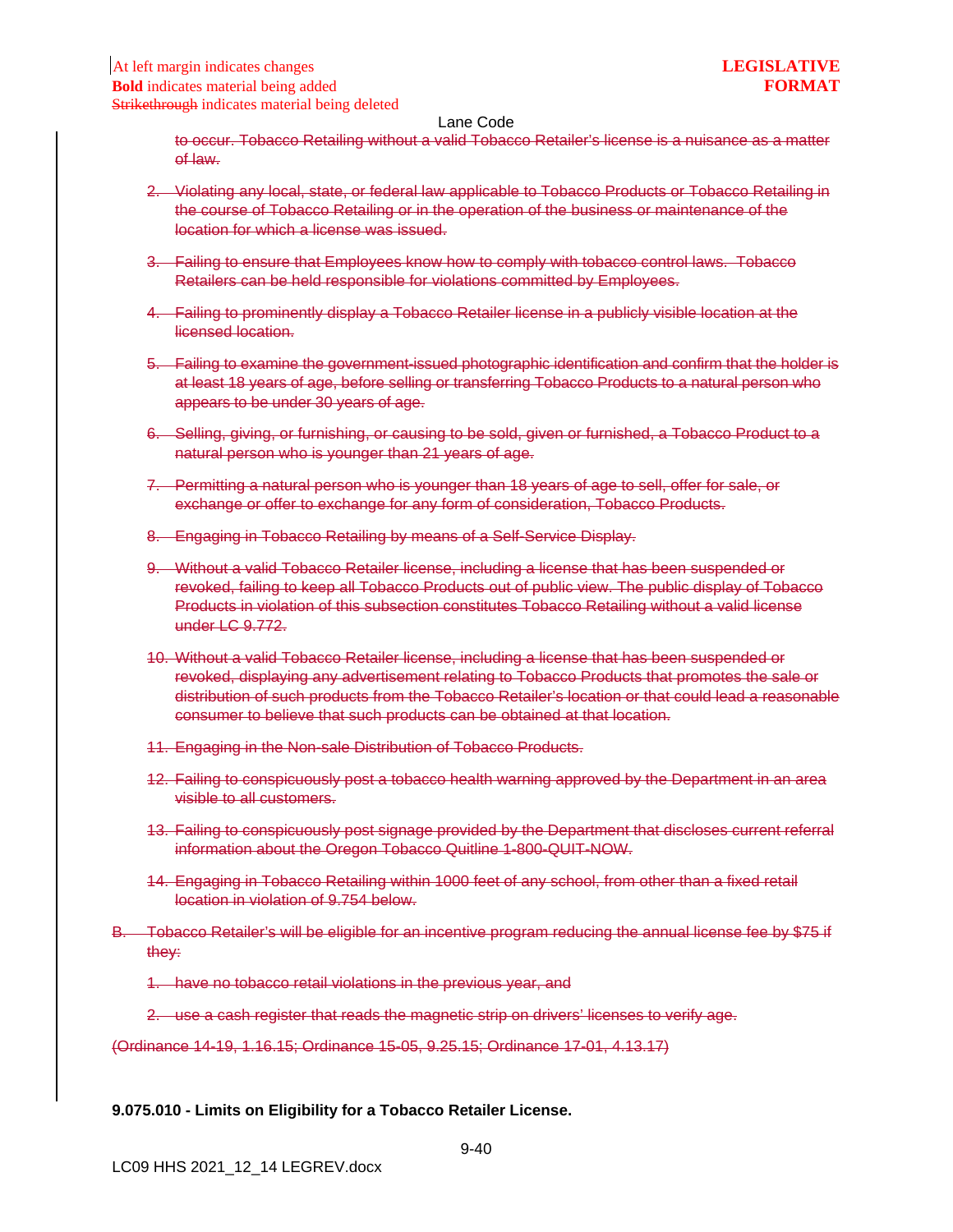- A. WITHIN 1,000 FEET OF ESTABLISHMENTS SERVING CHILDREN. No license will be issued to a Tobacco Retailer located within 1,000 feet of any school as follows:
	- 1. Except as provided in subsection (b), no Tobacco Retailer license will be issued within one thousand (1,000) feet of a school as measured by a straight line from the nearest point of the property line of the lot or parcel on which the school is located to the nearest point of the property line of the parcel on which the applicant's business is located. For the purposes of this subsection, a "school" **is** a public kindergarten, elementary, middle, junior high or high school.
	- 2. A Tobacco Retailer that has been in operation at a location governed by subsection (1) above consistently since October 21, 2014, is exempt from the requirements of section (1) above. A Tobacco Retailer that has been in operation at a location governed by subsection (1) above consistently since October 21, 2014, that would otherwise be ineligible to receive or renew a Tobacco Retailer license due to the creation or relocation of a school is exempt from the requirements of subsection (1) above.
- B. MOBILE VENDING. Tobacco Retailing is only permitted at a fixed location. For example, Tobacco Retailing by natural persons on foot or from vehicles or mobile units is prohibited.

(Ordinance 14-19, 1.16.15; Ordinance 15-05, 9.25.15)

### **9.075.015 - Application Procedure.**

Application for a Tobacco Retailer's license must be submitted in the name of each Proprietor proposing to conduct retail tobacco sales and will be signed by each Proprietor or an authorized agent thereof.

- A. It is the responsibility of each Proprietor to be informed regarding all laws applicable to Tobacco Retailing, including those laws affecting the issuance of a Tobacco Retailer's license. The Proprietor will also train all employees in the applicable laws, and is required to provide proof of training with annual recertification.
- B. No Proprietor may rely on the issuance of a license as a determination by the Department that the Proprietor has complied with all laws applicable to Tobacco Retailing. A license issued contrary to LC 9.758, contrary to any other law, or on the basis of false or misleading information supplied by a Proprietor will be revoked pursuant to LC 9.770. Nothing in LC 9.758 will be construed to vest in any Person obtaining and maintaining a Tobacco Retailer's license any status or right to act as a Tobacco Retailer in contravention of any provision of law.
- C. All applications will be submitted on a form supplied by the Department and will contain the following information:
- 1. The name, address, and telephone number of each Proprietor of the business seeking a license.
- 2. The business name, address, and telephone number of the single fixed location for which a license is sought.
- 3. A single name and mailing address authorized by each Proprietor to receive all communications and notices (the "Authorized Address") required by, authorized by, or convenient to the enforcement of LC 9.752 to LC 9.774. If an Authorized Address is not supplied, each Proprietor will be understood to consent to the provision of notice at the business address specified in subparagraph (b) above.
- 4. Whether or not any Proprietor or any agent of the Proprietor has admitted violating, or has been found to have violated, LC 9.752 to LC 9.774 and, if so, the dates and locations of all such violations within the previous five years.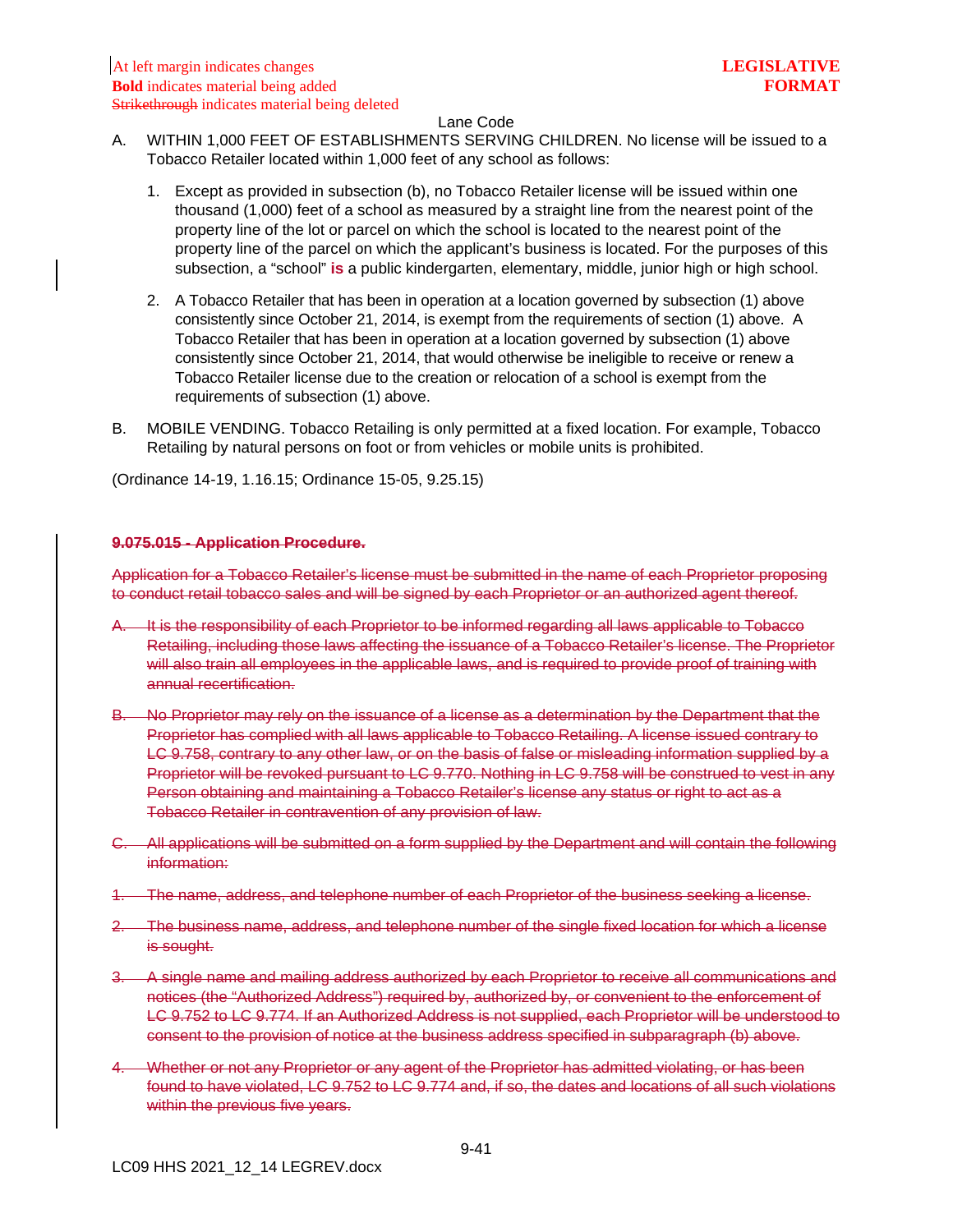- D. Such other information as the Department deems necessary for the administration or enforcement of LC 9.752 to LC 9.774 as specified on the application form required by this section.
- E. A licensed Tobacco Retailer must inform the Department in writing of any change in the information submitted on an application for a Tobacco Retailer's license within ten (10) business days of a change.
- F. All information specified in an application pursuant to this section is subject to disclosure under the Oregon Public Records Act or any other applicable law, subject to the laws' exemptions.

(Ordinance 14-19, 1.16.15; Ordinance 15-05, 9.25.15; Ordinance 17-01, 4.13.17)

9.075.020 - Issuance of License.

- Upon the receipt of a complete application for a Tobacco Retailer's license and the license fee required by LC 9.766, the Department will issue a license to the applicant that demonstrates by substantial evidence that one or more of the following bases for denial does not exist:
- A. The information presented in the application is inaccurate or false. Intentionally supplying inaccurate or false information will be a violation punishable under LC 9.774.
- B. The application seeks authorization for Tobacco Retailing at a location for which LC 9.754 prohibits issuance of Tobacco Retailer licenses.
- C. The application seeks authorization for Tobacco Retailing for a Proprietor to whom LC 9.752 to LC 9.772 prohibits a license to be issued.
- D. The application seeks authorization for Tobacco Retailing that is prohibited or unlawful pursuant to this Code or that is unlawful pursuant to any other law.

(Ordinance 14-19, 1.16.15; Ordinance 15-05, 9.25.15)

9.075.025 - License Renewal and Expiration.

- A. RENEWAL OF LICENSE. A Tobacco Retailer's license is invalid if the appropriate fee has not been timely paid in full or if the term of the license has expired. The term of a Tobacco Retailer license is one year. Each Tobacco Retailer will apply for the renewal of his or her Tobacco Retailer's license and submit the license fee no later than thirty days prior to expiration of the term.
- B. EXPIRATION OF LICENSE. A Tobacco Retailer's license that is not timely renewed expires at the end of its term. To renew a license not timely renewed pursuant to subparagraph (a), the Proprietor must:
- 1. Submit the license fee and application renewal form; and
- 2. Submit a signed affidavit affirming that the Proprietor:
- Has not sold and will not sell or display any Tobacco Product after the license expiration date and before the license is renewed; or
- b. Has waited the period of time required by LC 9.772 for Tobacco Retailing without a valid license before seeking renewal of the license.

(Ordinance 14-19, 1.16.15; Ordinance 15-05, 9.25.15; Ordinance 17-01, 4.13.17)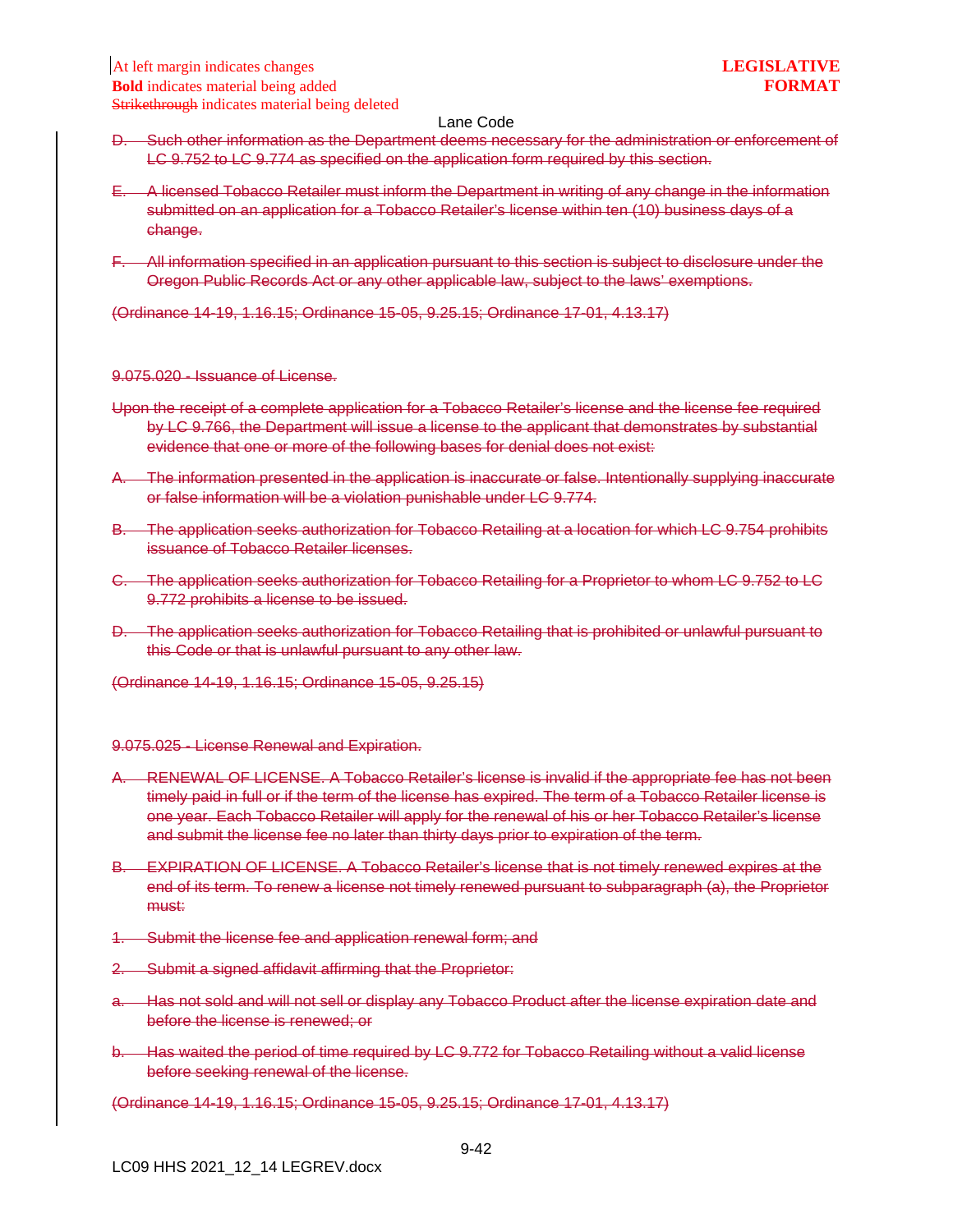9.075.030 - Licenses Nontransferable.

- A. A Tobacco Retailer's license may not be transferred from one Person to another or from one location to another. A new Tobacco Retailer's license is required whenever a Tobacco Retailing location has a change in Proprietor(s).
- B. Notwithstanding any other provision of LC 9.752 to LC 9.774, prior violations at a location will continue to be counted against a location and license ineligibility periods will continue to apply to a location unless:
- 1. The location has been transferred to new Proprietor(s) in an Arm's Length Transaction; and
- 2. The new Proprietor(s) provide the Department with clear and convincing evidence that the new Proprietor(s) have acquired or are acquiring the location in an Arm's Length Transaction.
- (Ordinance 14-19, 1.16.15; Ordinance 15-05, 9.25.15; Ordinance 17-01, 4.13.17)

9.075.035 - License Conveys a Limited, Conditional Privilege.

Nothing in LC 9.752 to LC 9.774 grants any Person obtaining and maintaining a Tobacco Retailer's license any status or right other than the limited conditional privilege to act as a Tobacco Retailer at the location in unincorporated Lane County identified on the face of the license. Nothing in LC 9.752 to LC 9.774 renders inapplicable, supersedes, or applies in lieu of any other provision of applicable law, including but not limited to, any provision of this Code, or any condition or limitation on smoking in an enclosed place of employment under ORS 433.847and OAR 333-015-0068 or other federal or local ordinances. Obtaining a Tobacco Retailer's license does not make the Tobacco Retailer a certified smoke shop under ORS 433.847and OAR 333-015-0068.

(Ordinance 14-19, 1.16.15; Ordinance 15-05, 9.25.15; Ordinance 17-01, 4.13.17)

9.075.040 - Fee for License.

The fee to issue or to renew a Tobacco Retailer's license will be set annually by Order of the Board of Commissioners. The fee will be calculated so as to recover the cost of both the administration and enforcement of this Code, including the cost of issuing the license, administering the license program, Tobacco Retailer education, Tobacco Retailer inspection and compliance checks, documentation of violations, adjudications, convictions, and prosecution of violators. All fees are nonrefundable except as required by law and are permitted to be used exclusively to fund the program. Fees will not be prorated.

(Ordinance 14-19, 1.16.15; Ordinance 15-05, 9.25.15)

#### 9.075.045 - Compliance Monitoring.

A. The Department will monitor compliance with LC 9.752 to LC 9.774 and may designate any number of additional Persons to assist monitoring compliance. In addition, any peace officer may enforce the penal provisions of LC 9.752 to LC 9.774.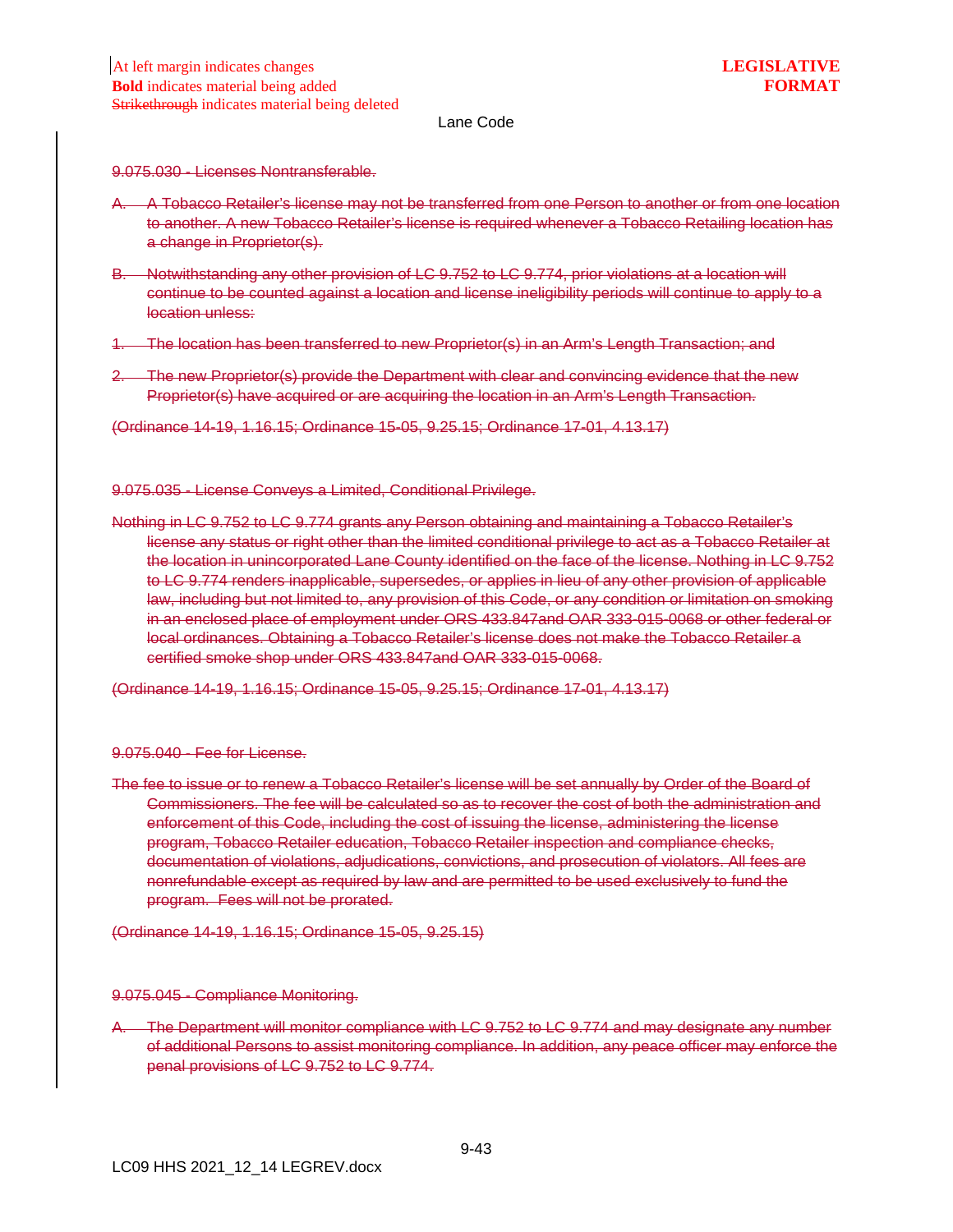B. The Department will endeavor to inspect each Tobacco Retailer at least one time per twelve-month period. Nothing in this paragraph creates a right of action in any licensee or other Person against the County, Department or its agents.

(Ordinance 14-19, 1.16.15; Ordinance 15-05, 9.25.15; Ordinance 17-01, 4.13.17)

#### 9.075.050 - Suspension or Revocation of License.

- A. SUSPENSION OR REVOCATION OF LICENSE FOR VIOLATION. In addition to any other penalty authorized by law, a Tobacco Retailer's license will be suspended or revoked if any court of competent jurisdiction determines, or the Department finds based on a preponderance of the evidence, after the licensee is afforded notice and an opportunity to be heard, that the licensee, or any of the licensee's agents or employees, has violated any of the requirements, conditions, or prohibitions of LC 9.710 to LC 9.774 or has pleaded guilty, "no contest" or its equivalent, or admitted to a violation of any law designated in LC 9.764 above.
- 1. Upon a finding by a court or the Department of a first violation of LC 9.710 to LC 9.772 at a location within any twenty-four month period, the license will be suspended for ten days or a \$1,650 fine imposed.
- 2. Upon a finding by a court or the Department of a second violation of LC 9.710 to LC 9.772 at a location within any twenty-four month period, the license will be suspended for thirty days or a \$4,950 fine imposed.
- 3. Upon a finding by a court or the Department of a third violation of LC 9.710 to LC 9.772 at a location within any twenty-four-month period, the license will be suspended for thirty days.
- 4. Upon a finding by a court or the Department of four or more violations of LC 9.710 to LC 9.772 at a location within any twenty-four month period, the license will be revoked.
- B. APPEAL OF SUSPENSION OR REVOCATION. A decision of the Department to suspend or revoke a license is appealable to the Director of the Department and any appeal must be filed in writing with the Director within ten days of mailing of the Department's decision. If such an appeal is timely made, it will stay enforcement of the appealed action. An appeal to the Director is not available for a revocation made pursuant to subsection (3) below.
- C. REVOCATION OF LICENSE WRONGLY ISSUED. A Tobacco Retailer's license will be revoked if the Department finds, after the licensee is afforded notice and an opportunity to be heard, that one or more of the bases for denial of a license under Section 9.758 existed at the time application was made or at any time before the license issued. The decision by the Department will be the final decision. Such a revocation will be without prejudice to the filing of a new license application.

(Ordinance 14-19, 1.16.15; Ordinance 15-05, 9.25.15; Ordinance 17-01, 4.13.17)

#### 9.075.055 - Tobacco Retailing Without a Valid License.

In addition to any other penalty authorized by law, if a court of competent jurisdiction determines, or the Department finds based on a preponderance of evidence, after notice and an opportunity to be heard, that any Person has engaged in Tobacco Retailing at a location without a valid Tobacco Retailer's license, either directly or through the Person's agents or employees, the Person will be ineligible to apply for, or to be issued, a Tobacco Retailer's license as follows: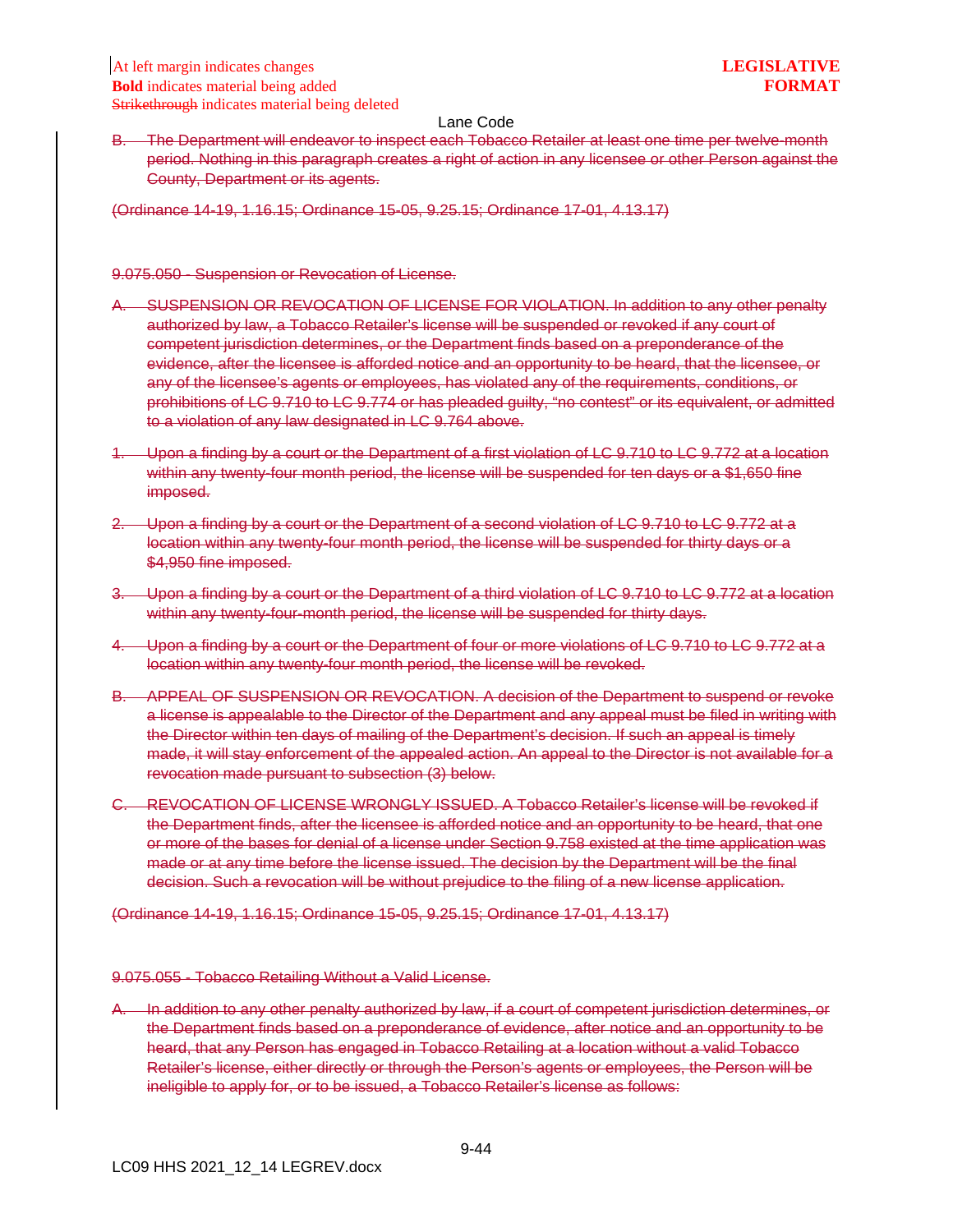- 1. After a first violation of this section at a location within any twenty-four month period, no new license may issue for the Person or the location (unless ownership of the business at the location has been transferred in an Arm's Length Transaction), until thirty days have passed from the date of the violation.
- 2. After a second violation of this section at a location within any twenty-four month period, no new license may issue for the Person or the location (unless ownership of the business at the location has been transferred in an Arm's Length Transaction), until ninety days have passed from the date of the violation.
- 3. After of a third or subsequent violation of this section at a location within any twenty-four month period, no new license may issue for the Person or the location (unless ownership of the business at the location has been transferred in an Arm's Length Transaction), until two years have passed from the date of the violation.
- B. Tobacco Products offered for sale or exchange in violation of this section are subject to seizure by the Department or any peace officer and will be forfeited after the licensee and any other owner of the Tobacco Products seized is given reasonable notice and an opportunity to demonstrate that the Tobacco Products were not offered for sale or exchange in violation of LC 9.752 to LC 9.772. The decision by the Department may be appealed under LC 9.770. Forfeited Tobacco Products will be destroyed after all internal appeals have been exhausted and the time in which to seek judicial review pursuant to Oregon law has expired without the filing of a lawsuit or, if such a suit is filed, after judgment in that suit becomes final.
- C. For the purposes of the civil remedies provided in LC 9.774 the following constitute separate violations:
- **Each day on which a Tobacco Product is offered for sale in violation of LC 9.752 to LC 9.772; or**
- 2. Each instance in which an individual retail Tobacco Product distributed, sold, or offered for sale in violation of LC 9.752 to LC 9.772.

(Ordinance 14-19, 1.16.15; Ordinance 15-05, 9.25.15; Ordinance 17-01, 4.13.17)

9.075.060 - Penalties and Additional Remedies.

- A. The remedies provided by this section are cumulative and in addition to any other remedies available at law or in equity.
- B. Violations of LC 9.752 to LC 9.772 are punishable by a fine per violation as follows: after a first violation, a \$1,650 fine or suspension of license; after a second violation, a \$4,950 fine or suspension of license; after a third violation, a suspension of license as described in 9.770. Those in violation will be responsible for all costs associated with prosecutions of violations.
- C. Causing, permitting, aiding, abetting, or concealing a violation of any provision of LC 9.752 to LC 9.772 is punishable according to LC 9.772(3) above.
- D. Violations of LC 9.752 to LC 9.772 are hereby declared to be public nuisances.
- E. In addition to other remedies provided by LC 9.752 to LC 9.772 or by other law, any violation of LC 9.752 to LC 9.772 may be remedied by a civil action including, for example, through administrative or judicial nuisance abatement proceedings, civil or criminal code enforcement proceedings, and suits for injunctive relief.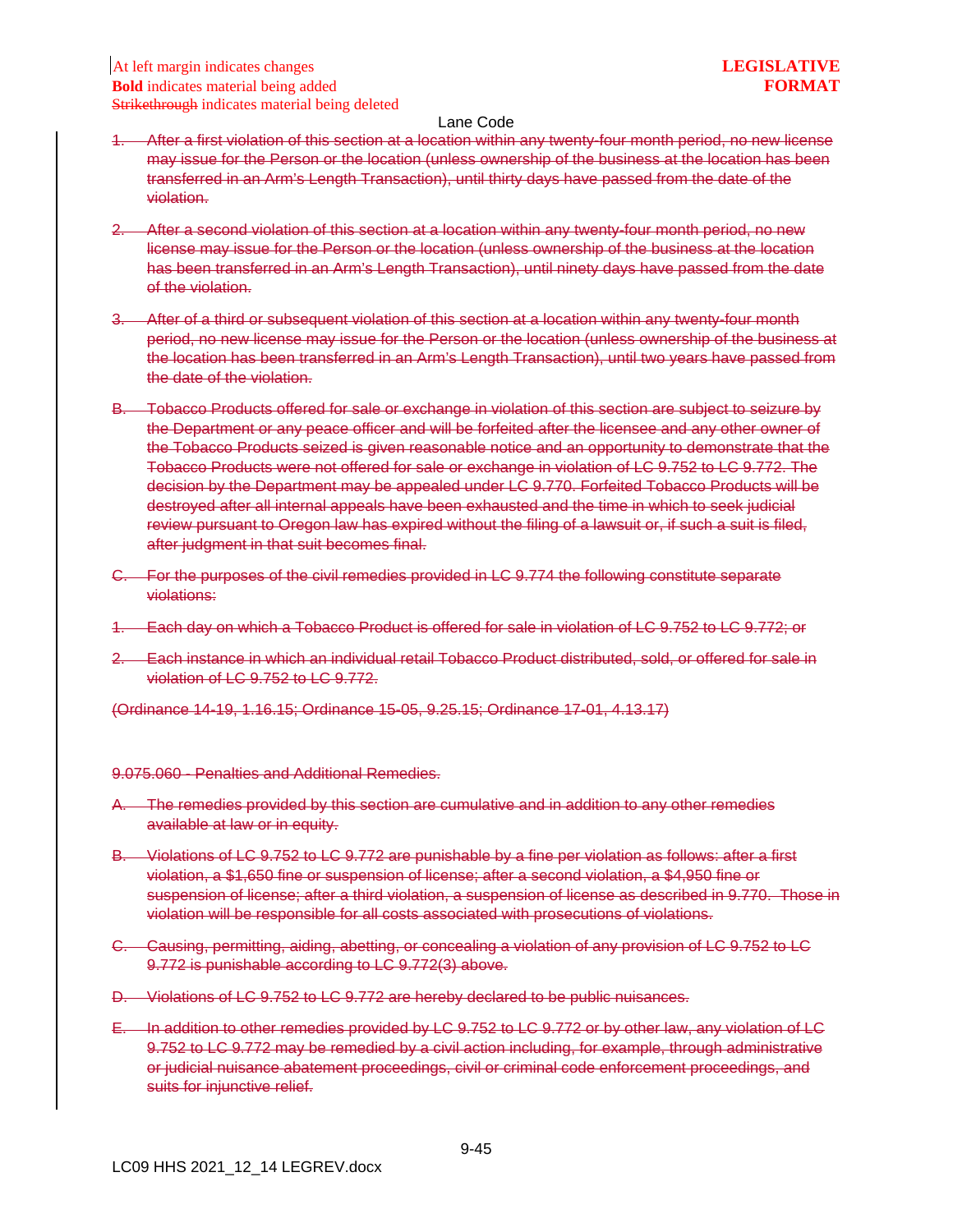## **9.065 – TOBACCO REGULATIONS**

### **9.065.005 - Definitions.**

As used in LC 9.700 through LC 9.774, the following words or terms have the following meanings:

"County" or "Lane County" means all of Lane County, including incorporated jurisdictions and unincorporated areas.

"Department" means the Lane County Health & Human Services Department, and any agency or Person designated by the Department to enforce or administer the provisions of LC 9.700 through LC 9.774.

"Electronic Smoking Device" means any device that can be used to deliver aerosolized or vaporized nicotine, cannabinoids, or other substances to the person inhaling from the device, including, but not limited to an electronic cigarette, e-cigar, e-pipe, vape pen or e-hookah. Electronic Smoking Device includes any component, part, or accessory of such a device, whether or not sold separately, and includes any substance intended to be aerosolized or vaporized during the use of the device. Electronic Smoking Device does not include drugs, devices, or combination products approved for sale by the U.S. Food and Drug Administration, as those terms are defined in the Federal Food, Drug and Cosmetic Act.

"Employee" means any Person who is employed by any Employer in consideration for direct or indirect monetary wages or profit, or any Person who volunteers services for an Employer.

"Person" means any natural person, Business, employer, nonprofit entity, personal representative, receiver, trustee, assignee, or any other legal entity including a government agency.

"Smoking" means inhaling, exhaling, burning, or carrying any lighted or heated cigar, cigarette, pipe, or other lighted or heated tobacco or plant product intended for inhalation, including hookahs and marijuana, whether natural or synthetic, in any manner or in any form. "Smoking" also includes the use of an Electronic Smoking Device.

"Tobacco Product" means any product that is made from or derived from tobacco, or which contains nicotine or a similar substance, and is intended for human consumption or is likely to be consumed, whether smoked, heated, chewed, absorbed, dissolved, inhaled or ingested by any other means, including, but not limited to, a cigarette, a cigar, pipe tobacco, chewing tobacco, snuff, or snus. Tobacco Product also means an Electronic Smoking Device and any component or accessory used in the preparation or consumption of tobacco products, such as filters, rolling papers, pipes, and substances used in electronic smoking devices, whether or not they contain nicotine. Tobacco product does not include drugs, devices, or combination products approved for sale by the U.S. Food and Drug Administration, as those terms are defined in the Federal Food, Drug and Cosmetic Act.

"Tobacco Retailer" means any Person who sells, offers for sale, or exchanges or offers to exchange for any form of consideration, Tobacco Products. "Tobacco Retailing" means the doing of any of these things. This definition is without regard to the quantity of tobacco, Tobacco Products sold, offered for sale, exchanged, or offered for exchange.

(Ordinance 14-19, 1.16.15; Ordinance 15-05, 9.25.15; Ordinance 17-01, 4.13.17)

## **9.070 – RETAIL SALE OF TOBACCO PRODUCTS AND INHALENT DELIVERY SYSTEMS**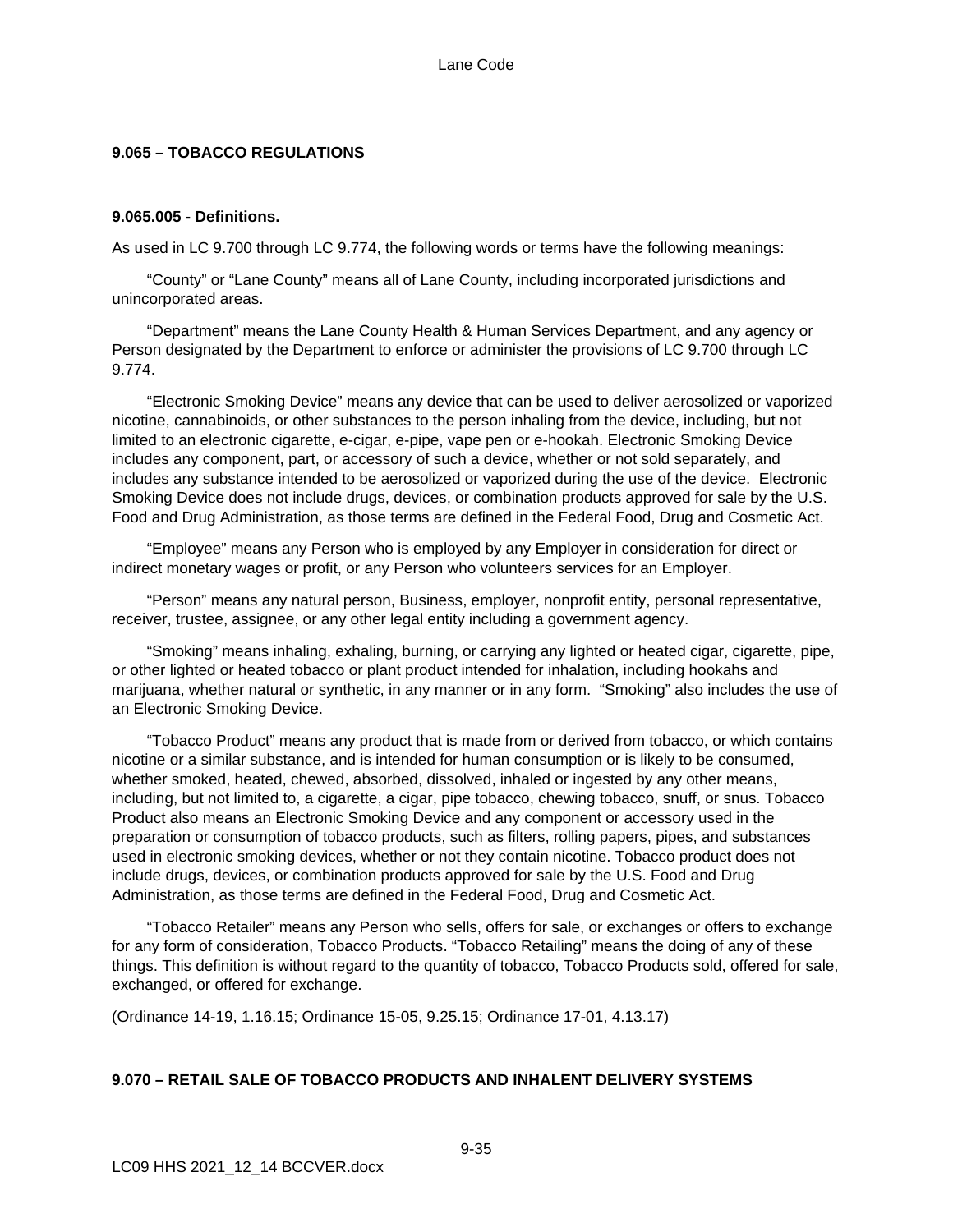## **9.070.005 - Purpose and Findings.**

Pursuant to ORS Chapter 431A, LC 9.700 to LC 9.780 are amended for the purpose of improving enforcement of local ordinances and rules, state laws and rules, and federal laws and regulations that govern the retail sale of tobacco products and inhalant delivery systems. LC 9.700 to LC 9.780 apply to the unincorporated areas of Lane County.

Lane County desires to promote a wholesome environment where children are encouraged to make healthful choices that allow them to grow up to lead healthy, productive and prosperous lives. Nicotine is a highly addictive toxic substance, the use of which is initiated primarily by young people. Nicotine use is associated with the risk of numerous adverse health consequences, including increased susceptibility of addiction to other drugs of abuse and the use of tobacco, and with serious neurobehavioral problems and nicotine use in children of mothers that use during pregnancy.

(Ordinance 14-19, 1.16.15; LC 15-05, 9.25.15; LC 17-01, 4.13.17)

## **9.070.010 – Administration.**

The administration and enforcement of this sub-chapter will be determined by an intergovernmental agreement with the authorized Department of the State under section 13 of Oregon Laws 2021, chapter 586. The County, acting as the local public health authority, retains the right to investigate and enforce the terms of this ordinance. Existing citation, complaint, violation, or failure to comply procedures applicable to the County may be utilized to prosecute such failures to comply.

## **9.070.015 – Licensure Requirement.**

A person may not make a retail sale of a tobacco product or an inhalant delivery system at or from a premises located in unincorporated Lane County unless the person sells the tobacco product or inhalant delivery system at or from a premises licensed or otherwise authorized under section 5 or 18 of Oregon Laws 2021, chapter 586.

(Ordinance 14-19, 1.16.15; Ordinance 15-05, 9.25.15; Ordinance 17-01, 4.13.17)

## **9.070.020 - Adoption of the Oregon Health Authority Rules, Regulations and Statutes.**

The rules and regulations of the Oregon Health Authority and State statutes relative to the regulation of tobacco and inhalant delivery system sales are adopted as part of this sub-chapter and incorporated herein.

(Ordinance 14-19, 1.16.15; Ordinance 15-05, 9.25.15; Ordinance 17-01, 4.13.17)

## **9.075 – TOBACCO RETAIL LICENSING AND SALE REGULATIONS ORDINANCE**

## **9.075.010 - Limits on Eligibility for a Tobacco Retailer License.**

A. WITHIN 1,000 FEET OF ESTABLISHMENTS SERVING CHILDREN. No license will be issued to a Tobacco Retailer located within 1,000 feet of any school as follows: